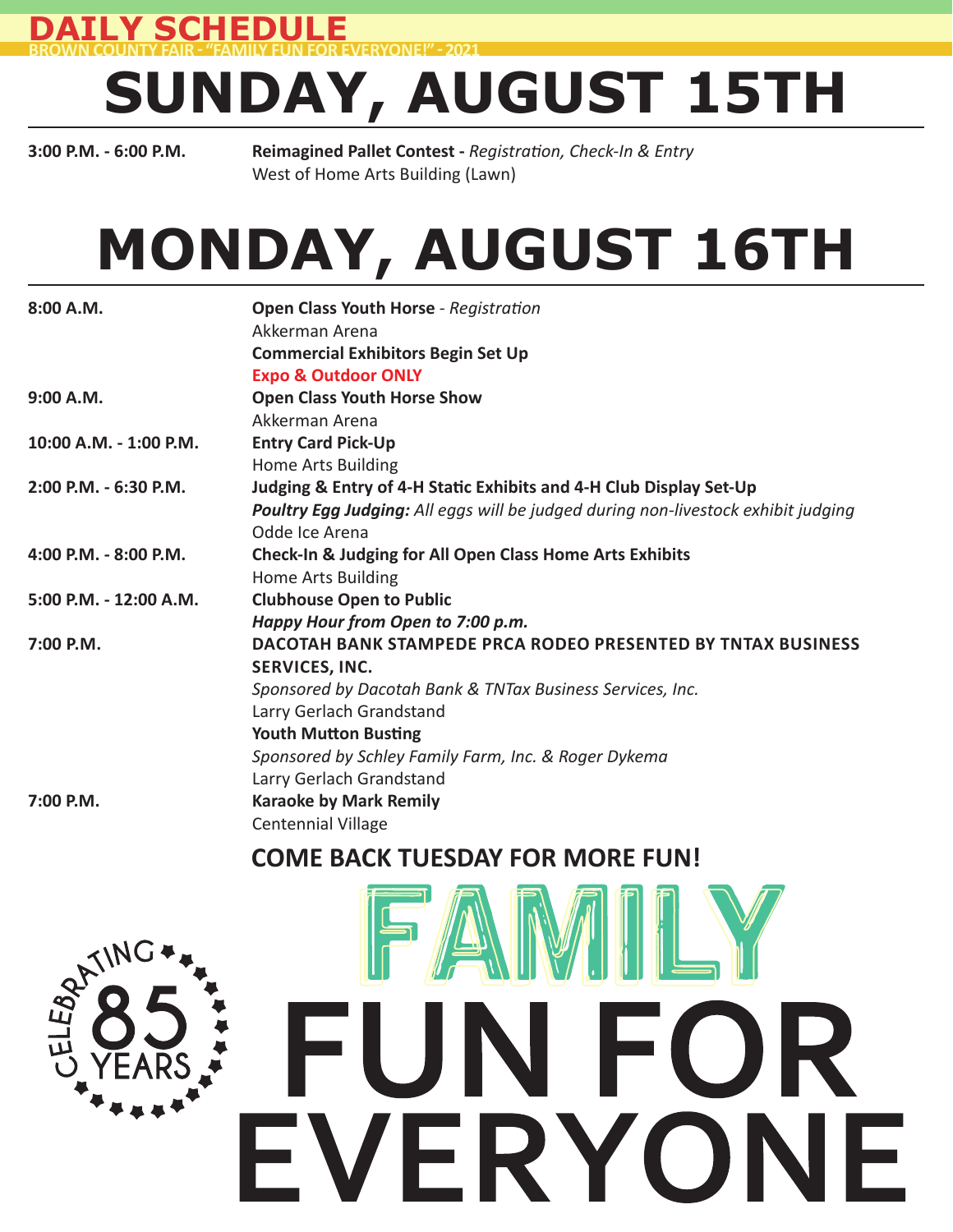#### **DAILY SCHEDULE**

**BROWN COUNTY FAIR ͳ "FAMILY FUN FOR EVERYONE!" ͳ 2021**

## **TUESDAY, AUGUST 17TH Tough Enough to Wear Pink Day**

| 8:00 a.m. - 5:00 p.m.   | <b>Indoor Commercial Exhibitors Continue Set Up</b><br><b>Odde Exhibitors Begin Set Up</b> |
|-------------------------|--------------------------------------------------------------------------------------------|
| 10:00 a.m.              | 4-H Dog - Entry Begins                                                                     |
|                         | <b>Expo Addition</b>                                                                       |
|                         | <b>Rodeo Slack - FREE EVENT</b>                                                            |
|                         | Grandstand                                                                                 |
| $11:00$ a.m.            | 4-H Dog Show Begins with Agility Trials                                                    |
|                         | Rally, Obedience and Showmanship to Follow (Will not begin before 12:30 p.m.)              |
|                         | <b>Expo Addition</b>                                                                       |
| 11:00 a.m. - 9:00 p.m.  | <b>Outdoor Commercial Exhibitors Open</b>                                                  |
| 11:00 a.m. - 11:00 p.m. | <b>Outdoor Concessions Open</b>                                                            |
| 3:00 p.m.               | <b>Stick Horse Rodeo &amp; Rodeo Clown Contest</b>                                         |
|                         |                                                                                            |
|                         | Sponsored by Hitch'N Post Western Store; Aberdeen American News;                           |
|                         | South Dakota Rodeo Queens; Hub City Radio<br><b>NVC Tent</b>                               |
|                         |                                                                                            |
| 5:00 p.m. - 8:00 p.m.   | Home Arts Building Open to Public                                                          |
| 5:00 p.m. - 9:00 p.m.   | Odde Ice Arena and Holum Expo Buildings Open to the Public                                 |
| 5:00 p.m. - 11:00 p.m.  | <b>Carnival Open to Public</b>                                                             |
| 5:00 p.m. - 12:30 a.m.  | <b>Clubhouse Open to Public</b>                                                            |
|                         | Happy Hour from Open to 7:00 p.m.                                                          |
| 5:30 p.m.               | <b>Painted Rock Contest - Registration</b>                                                 |
|                         | Home Arts Building                                                                         |
| 6:00 p.m.               | Painted Rock Contest - Interview Judging                                                   |
|                         | Sponsored by Weber Landscaping, Inc.                                                       |
|                         | Home Arts Building                                                                         |
| 7:00 P.M.               | DACOTAH BANK STAMPEDE PRCA RODEO PRESENTED BY TNTAX BUSINESS                               |
|                         | SERVICES, INC.                                                                             |
|                         | "Tough Enough to Wear Pink" Night! - Relay for Life Breast Cancer Awareness Night          |
|                         | Sponsored by TNTax Business Services Inc. & Dacotah Bank                                   |
|                         | Larry Gerlach Grandstand                                                                   |
|                         | <b>Youth Mutton Busting</b>                                                                |
|                         | Sponsored by Schley Family Farm, Inc. & Roger Dykema                                       |
|                         | Larry Gerlach Grandstand                                                                   |
| 7:00 p.m.               | <b>Karaoke by Mark Remily</b>                                                              |
|                         | <b>Centennial Village</b>                                                                  |
| -LEBSTING               | <b>FUN FOR</b><br><b>/ERYONE</b>                                                           |
|                         |                                                                                            |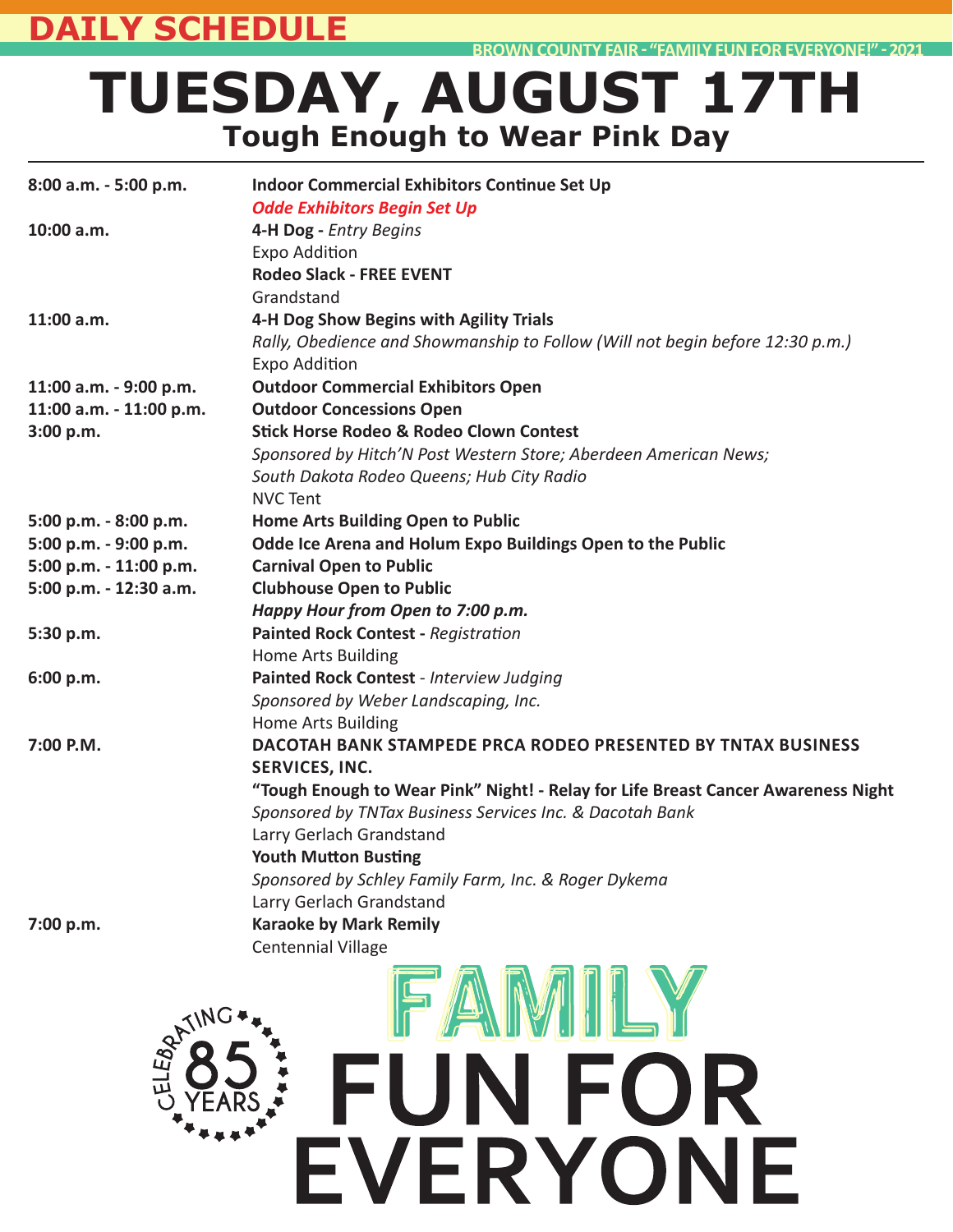#### **Y SCHEDULE BROWN COUNTY FAIR ͳ "FAMILY FUN FOR EVERYONE!" ͳ 2021**

### **WEDNESDAY, AUGUST 18TH Primrose Senior Day**

|                          | 8:00 a.m. - 11:00 a.m. Open Class Poultry - Check-In and Entry - Poultry Barn                                                                                 |
|--------------------------|---------------------------------------------------------------------------------------------------------------------------------------------------------------|
|                          | Open Guinea Pigs - Check-In and Entry - Bunny Barn<br>8:00 a.m. - 12:00 p.m. Open Class Dairy Cattle and Dairy Goat - Gate B Arrival Time                     |
|                          | 4-H Livestock Arrive Including: Rabbits, Poultry and Guinea Pigs                                                                                              |
| 8:00 a.m. - 1:00 p.m.    | <b>FFA Livestock Arrive - All Species</b>                                                                                                                     |
|                          | 9:00 a.m. - 11:00 a.m. 4-H & FFA Swine Check-In, Weigh-In and Entry - Hog & Sheep Barn                                                                        |
|                          | 9:00 a.m. - 11:00 a.m. Primrose & Kessler's Early Bird Senior Bingo<br>Sponsored by Primrose and Kessler's Grocery                                            |
|                          | Morning Coffee and Donuts begin at 9:00 a.m.                                                                                                                  |
|                          | Sponsored by Primrose - Kessler's Tent                                                                                                                        |
| $9:00$ a.m. $-8:00$ p.m. | Home Arts Building Open to Public                                                                                                                             |
| 10:00 a.m. - 6:00 p.m.   | KIDSIGHT - Free Children's Vision Screening (12 months and older)                                                                                             |
|                          | Sponsored by the Aberdeen Lions Club - Sanford Aberdeen Kid's Zone                                                                                            |
| 10:00 a.m. - 8:00 p.m.   | Odde Ice Arena and Holum Expo Buildings Open to the Public                                                                                                    |
| 11:00 a.m.               | David Malmberg - Ventriloquist - Kessler's Big Top Tent<br>Pork! It's What's for Breakfast - Presented by Stacey Sorlien, South Dakota Pork Producers Council |
|                          | Home Arts Building                                                                                                                                            |
|                          | Blood Pressure Screenings - Sponsored by Primrose - Ken's Tent                                                                                                |
|                          | 11:00 a.m. - 1:00 p.m. 4-H & FFA Weigh-In & Entry for all Other Livestock                                                                                     |
|                          | 11:00 a.m. - 2:00 p.m. Open Class Dairy Cattle - Check-In & Entry - Expo Addition                                                                             |
|                          | Open Class Dairy Goat - Check-In & Entry - Midwest Vet Beef Barn                                                                                              |
|                          | 11:00 a.m. - 9:00 p.m. Outdoor Commercial Exhibitors Open to Public                                                                                           |
| 11:30 a.m.               | 11:00 a.m. - 11:00 p.m. Outdoor Concessions Open<br>Marty Davis - Western Music - Sponsored by Primrose - Ken's Family Tent                                   |
|                          | Freddie Prez - Crazy Contests - Sanford Aberdeen Kid's Zone                                                                                                   |
| 12:00 p.m.               | Randy Buker - Hypnotist - NVC Tent                                                                                                                            |
|                          | Primrose Senior Day Lunch - Sponsored by Primrose - Ken's Family Tent                                                                                         |
|                          | 12:00 p.m. - 3:00 p.m. Inflatable Fun Centers Open - Sanford Aberdeen Kid's Zone                                                                              |
|                          | 12:00 p.m. - 5:00 p.m. Petting Zoo & Pony Rides Open - Sanford Aberdeen Kid's Zone                                                                            |
|                          | Piles of Smiles Face Painting Open - Sanford Aberdeen Kid's Zone<br>12:00 p.m. - 6:00 p.m. Lyle Schaunaman Kiddie Train Runs - Sanford Aberdeen Kid's Zone    |
| 12:30 p.m.               | Keith Raymond - Magician - Kessler's Big Top Tent                                                                                                             |
| 1:00 p.m.                | Freddie Prez - Crazy Contests - Sanford Aberdeen Kid's Zone                                                                                                   |
|                          | 1:00 p.m. - 11:00 p.m. Carnival Open to Public                                                                                                                |
| 1:30 p.m.                | Primrose Senior Day Bingo - With gift card prizes valued at \$600! - Sponsored by Primrose                                                                    |
|                          | Ken's Family Tent                                                                                                                                             |
|                          | Apollo's Beacon - High energy alternative and hard rock - NVC Tent                                                                                            |
| 2:00 p.m.                | Pulled Pork Extravaganza - Presented by Stacey Sorlien, South Dakota Pork Producers Council<br><b>Home Arts Building</b>                                      |
|                          | David Malmberg - Ventriloquist - Kessler's Big Top Tent                                                                                                       |
| 2:45 p.m.                | Senior Photography Awards - Sponsored by Primrose - Ken's Family Tent                                                                                         |
| 3:00 p.m.                | Ice Cream Social featuring Holy Rocka Rollaz - 50's Rock'N'Roll - Sponsored by Primrose                                                                       |
|                          | Ken's Family Tent                                                                                                                                             |
|                          | Randy Buker - Hypnotist - NVC Tent                                                                                                                            |
| 3:30 p.m.<br>4:00 p.m.   | Freddie Prez - Crazy Contests - Sanford Aberdeen Kid's Zone<br>"Growing Succulents" - Presented by Joann Donley, Prairie Partners Master Gardeners            |
|                          | Home Arts Building                                                                                                                                            |
|                          | 4:00 p.m. - 12:30 a.m. Clubhouse Open to Public - Happy Hour from Open to 7:00 p.m.                                                                           |
| 4:30 p.m.                | Apollo's Beacon - High energy alternative and hard rock - NVC Tent                                                                                            |
|                          | Marty Davis - Western Music - Ken's Family Tent                                                                                                               |
| 5:00 p.m.                | All-Star Pork Meatballs! - Presented by Stacey Sorlien, South Dakota Pork Producers Council                                                                   |
|                          | Home Arts Building                                                                                                                                            |
| 6:00 p.m.                | Area Federal Credit Union Rising Star Competition - Sponsored by Area Federal Credit Union<br>Kessler's Big Top Tent                                          |
|                          | Holy Rocka Rollaz - 50's Rock'N'Roll - Ken's Family Tent                                                                                                      |
| 7:00 p.m.                | Barstool Prophets - Country Music - Centennial Village                                                                                                        |
| 8:00 P.M.                | <b>NITTY GRITTY DIRT BAND &amp; SARA EVANS</b>                                                                                                                |
|                          | Sponsored by Miller Lite                                                                                                                                      |
|                          | Larry Gerlach Grandstand                                                                                                                                      |
|                          | 9:00 p.m. - 12:30 a.m. Avenger Joe - Rock Band - Clubhouse                                                                                                    |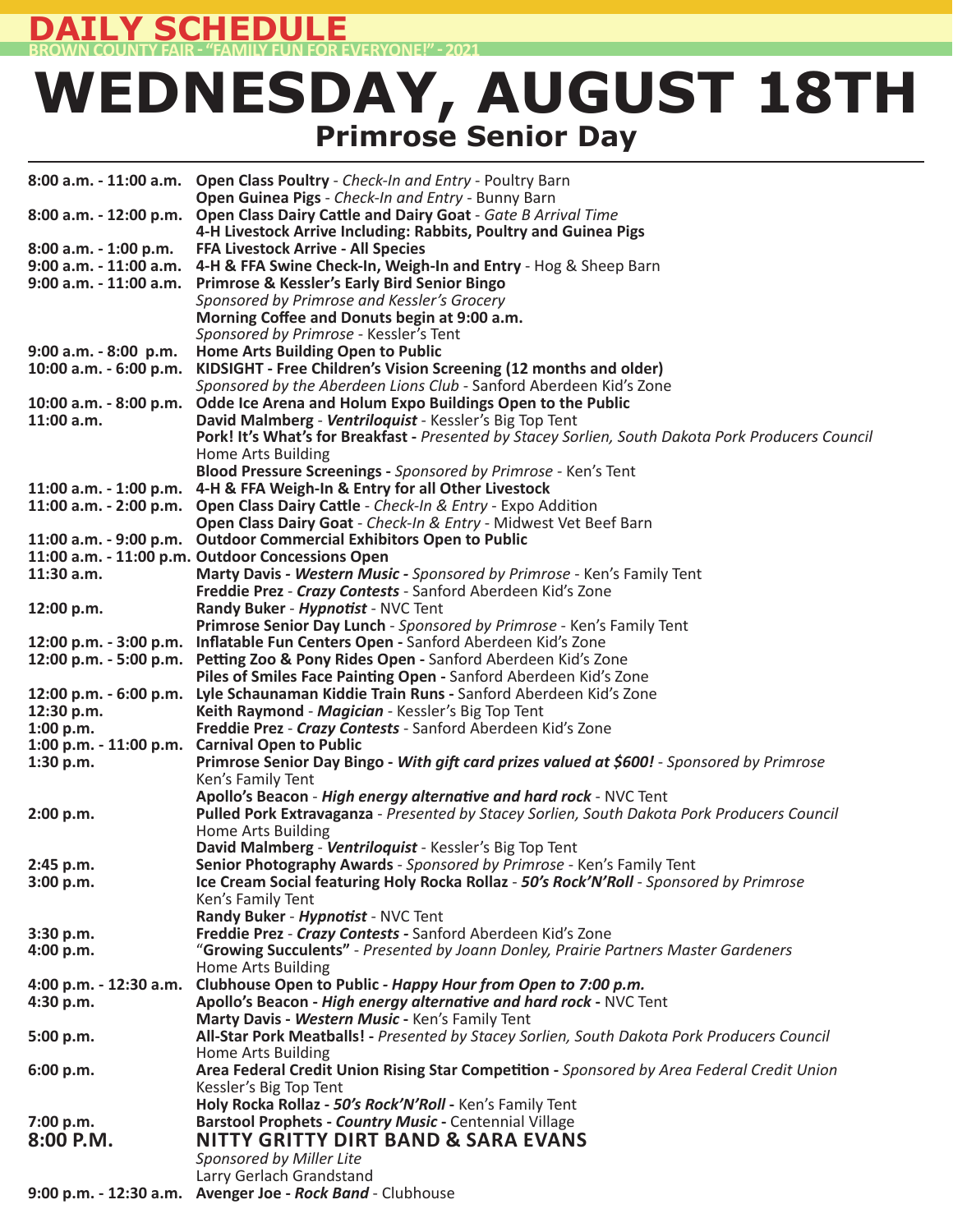### **DAILY SCHEDULE**

## **THURSDAY, AUGUST 19TH 4-H, Kid's & Pork Day**

| 7:00 a.m.                 | 4-H Swine Showmanship & Show - Hog & Sheep Barn                                                                         |
|---------------------------|-------------------------------------------------------------------------------------------------------------------------|
| 7:30 a.m.                 | Wrangler Team Roping - Entry - Akkerman Arena                                                                           |
| 8:00 a.m. - 2:00 p.m.     | Open Class Breeding Sheep - Check-In - Open Class Sheep Barn                                                            |
| 9:00 a.m.                 | Kessler's Senior Charity Bingo - Free Coffee & Donuts begin at 8:45 a.m.                                                |
|                           | Sponsored by Kessler's & the Brown County Fair - Kessler's Big Top Tent                                                 |
|                           | Wrangler Team Roping Begins - Akkerman Arena                                                                            |
| $9:00$ a.m. $-8:00$ p.m.  | Home Arts Building Open to Public                                                                                       |
| 10:00 a.m.                | Story Time with Hub City Mom's - Story Time, Scavenger Hunts, Coloring Contests - Home Arts Building                    |
|                           | 4-H Dairy Goat Showmanship & Show - Hog & Sheep Barn                                                                    |
|                           | Sanford Kid's Activities - Prizes and free water station - Sanford Aberdeen Kid's Zone                                  |
| 10:00 a.m. - 2:00 p.m.    | Agtegra Cooperative's Farm Safety Party - Celebrate farm safety throughout our community! All ages welcome!             |
|                           | Features a variety of safety trainings! - Sanford Aberdeen Kid's Zone                                                   |
| 10:00 a.m. $-6:00$ p.m.   | KIDSIGHT - Free Children's Vision Screening (12 months and older) - Sponsored by the Aberdeen Lions Club                |
|                           | Sanford Aberdeen Kid's Zone                                                                                             |
| 10:00 a.m. - 8:00 p.m.    | Odde Ice Arena and Holum Expo Buildings Open to the Public                                                              |
| 10:30 a.m.                | Open Class Dairy Goat Show - To Follow 4-H Dairy Goat Show - Expo Addition                                              |
|                           | Randy Buker - Hypnotist - NVC Tent                                                                                      |
| 11:00 a.m.                | Kid's Picnic featuring Phil Baker Children's Entertainer - Sponsored by Ken's SuperFair Foods - Ken's Family Tent       |
| 11:00 a.m. - 2:00 p.m.    | Open Class Breeding Sheep - Entry - Open Class Sheep Barn                                                               |
| 11:00 a.m. - 9:00 p.m.    | <b>Outdoor Exhibits Open to Public</b>                                                                                  |
| 11:00 a.m. - 11:00 p.m.   | <b>Outdoor Concessions Open</b>                                                                                         |
| 11:30 a.m.                | 4-H & Open Class Dairy Cattle Show - Registered & Grade - Expo Addition                                                 |
|                           | Marty Davis - Western Music - Kessler's Big Top Tent                                                                    |
| 12:00 p.m.                | On the Run - Country, Rock, Pop Covers and Country Originals - NVC Tent                                                 |
| 12:00 p.m. - 3:00 p.m.    | Inflatable Fun Centers Open - Sanford Aberdeen Kid's Zone                                                               |
| 12:00 p.m. - 5:00 p.m.    | Petting Zoo & Pony Rides Open - Sanford Aberdeen Kid's Zone                                                             |
|                           | Piles of Smiles Face Painting Open - Sanford Aberdeen Kid's Zone                                                        |
| $12:00$ p.m. $-6:00$ p.m. | Lyle Schaunaman Kiddie Train Runs - Sanford Aberdeen Kid's Zone                                                         |
| 1:00 p.m.                 | FFA Livestock Show - Expo Addition; Hog & Sheep Barn                                                                    |
|                           | David Malmberg - Ventriloquist - Kessler's Big Top Tent                                                                 |
| 1:00 p.m. $-$ 11:00 p.m.  | <b>Carnival Open to Public</b>                                                                                          |
|                           | Apollo's Beacon - High Energy Alternative and Hard Rock - NVC Tent                                                      |
| 1:30 p.m.                 | Wool Preparation and Hand Spinning Demonstration - Presented by Prairie Fiber Arts Guild - Home Arts Building           |
| 2:00 p.m.                 | Rug Rat Races - Sponsored by the Jim River Yacht Club - Sanford Aberdeen Kid's Zone                                     |
|                           | Holy Rocka Rollaz - 50's Rock'N'Roll - Ken's Family Tent                                                                |
| $2:00$ P.M. $-6:00$ P.M.  | <b>COVID-19 VACCINATION CLINIC - First Aid Booth South of Home Arts</b>                                                 |
|                           | Keith Raymond - Magician - Kessler's Big Top Tent                                                                       |
| 2:30 p.m.                 | 4-H & Open Class Poultry Show - 4-H Showmanship to Follow - Poultry Barn                                                |
| 3:00 p.m.                 |                                                                                                                         |
|                           | Randy Buker - <i>Hypnotist</i> - NVC Tent                                                                               |
|                           | Freddie Prez - Crazy Contests - Sanford Aberdeen Kid's Zone<br>Holy Rocka Rollaz - 50's Rock'N'Roll - Ken's Family Tent |
| 3:30 p.m.                 | LEGO Contest - Contestants Drawing - Home Arts Building                                                                 |
| 3:45 p.m.<br>4:00 p.m.    |                                                                                                                         |
|                           | How to Grow Your Own Asparagus - Presented by JoAnn Donley, Prairie Partner Master Gardeners<br>Home Arts Building      |
|                           | LEGO Contest Begins - Sponsored by Brown County Fair Staff - Home Arts Building                                         |
|                           | Thrivent and Safe Harbor Action Event - Come help make kits for Safe Harbor to help the people they serve!              |
| 4:00 p.m.                 |                                                                                                                         |
|                           | Tent North of Home Arts<br>David Malmberg - Ventriloquist - Kessler's Big Top Tent                                      |
|                           |                                                                                                                         |
|                           | Freddie Prez - Crazy Contests - Sanford Aberdeen Kid's Zone                                                             |
| $4:00 p.m. - 1:00 a.m.$   | Clubhouse Open to Public - Happy Hour from Open to 7:00 p.m.                                                            |
| 4:30 p.m.                 | On the Run - Country, Rock, Pop Covers and Country Originals - NVC Tent                                                 |
| 5:00 p.m.                 | 4-H BBQ - Sponsored by Kippley Angus Farms; the Brown County Fair; Schley Family Farm Inc. - Jerry & Jacie Schley       |
|                           | Ken's Family Tent                                                                                                       |
|                           | Phil Baker - Children's Entertainer - Sanford Aberdeen Kid's Zone                                                       |
| 5:30 p.m.                 | Keith Raymond - Magician - Kessler's Big Top Tent                                                                       |
| 6:00 p.m.                 | 4-H Fashion Revue and Royalty - Ken's Family Tent                                                                       |
|                           | Apollo's Beacon - High Energy Alt. and Hard Rock - NVC Tent                                                             |
|                           | Freddie Prez - Crazy Contests - Sanford Aberdeen Kid's Zone                                                             |
| 7:00 p.m.                 | Barstool Prophets - Country Music - Centennial Village                                                                  |
| 8:00 P.M.                 | <b>ELI YOUNG BAND AND RANDY HOUSER</b>                                                                                  |
|                           | <b>Sponsored by Miller Lite</b>                                                                                         |
|                           | Larry Gerlach Grandstand                                                                                                |
| 9:00 p.m. - 1:00 a.m.     | Avenger Joe - Rock Band - Clubhouse                                                                                     |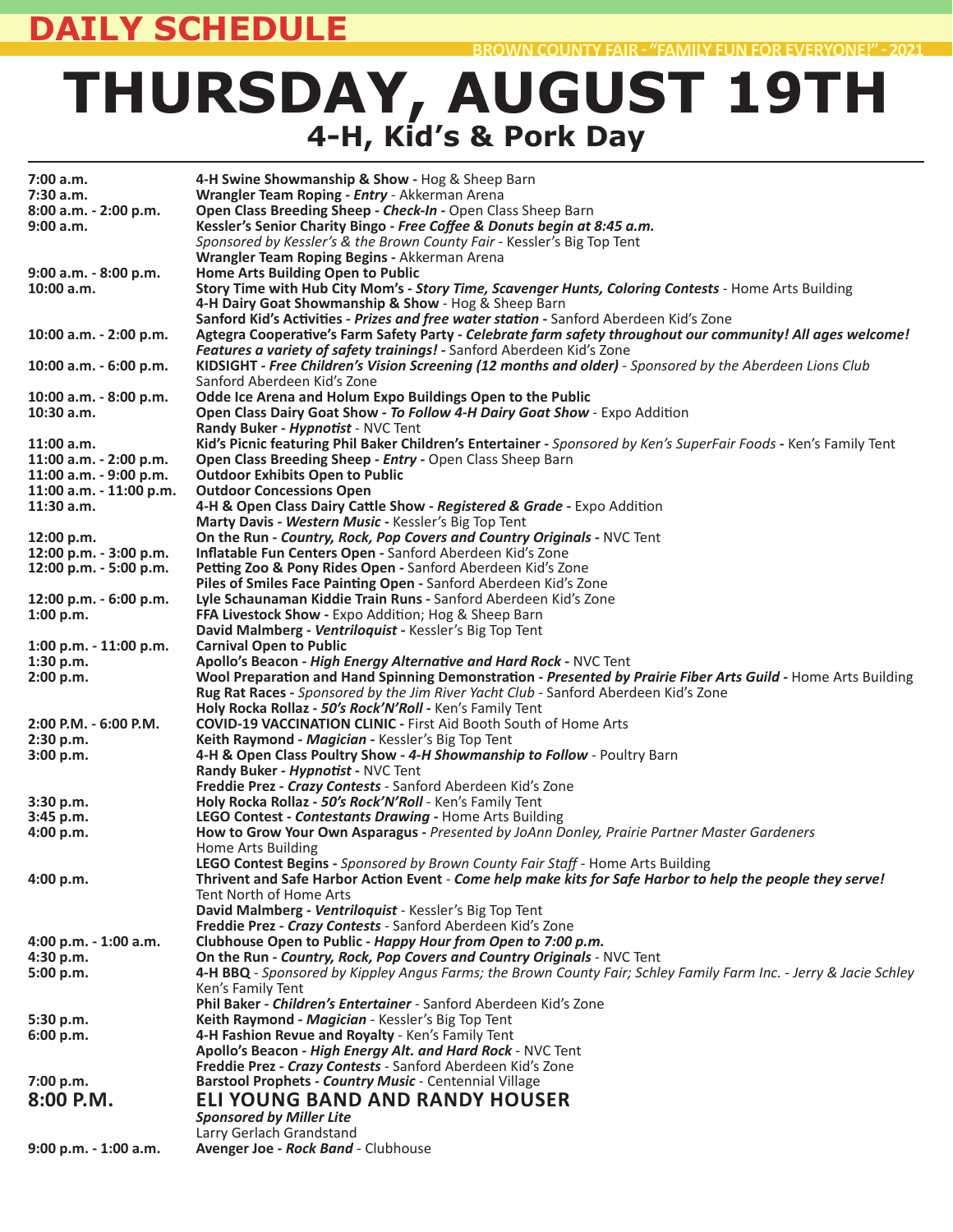#### **EDULE BROWN COUNTY FAIR ͳ "FAMILY FUN FOR EVERYONE!" ͳ 2021**

### **FRIDAY, AUGUST 20TH MIDCO & Beef Day**

| 8:00a.m.<br>8:00 a.m. - 11:00 a.m. | 4-H Sheep Showmanship & Show - Expo Addition<br>Open Class Rabbits - Check-In & Entry - Bunny Barn                        |
|------------------------------------|---------------------------------------------------------------------------------------------------------------------------|
| 9:00 a.m.                          | Kessler's Senior Charity Bingo - Free Coffee & Donuts begin at 8:45 a.m.                                                  |
|                                    | Sponsored by Kessler's & the Brown County Fair - Kessler's Tent                                                           |
| 9:00 a.m. - 11:00 a.m.             | Open Class Cow/Calf - Check-In & Entry - Akkerman Arena                                                                   |
| 9:00 a.m. - 8:00 p.m.              | Home Arts Building Open to Public                                                                                         |
| 9:30 a.m.                          | 4-H Rabbit Showmanship - Bunny Barn                                                                                       |
| 10:00 a.m.                         | Story Time with Hub City Moms - Story Time, Scavenger Hunts, Coloring Contests - Home Arts Building                       |
| 10:00 a.m. - 6:00 p.m.             | KIDSIGHT - Free Children's Vision Screening (12 months and older)                                                         |
|                                    | Sponsored by the Aberdeen Lions Club - Sanford Aberdeen Kid's Zone                                                        |
| 10:00 a.m. - 8:00 p.m.             | Odde Ice Arena and Holum Expo Buildings Open to the Public                                                                |
| 11:00 a.m.                         | 4-H Meat Goat Showmanship & Show - (Will not start until after the 4-H Sheep show) - Expo Addition                        |
|                                    | On the Run - Country, Rock, Pop Covers and Country Originals - NVC Tent                                                   |
| 11:00 a.m. - 9:00 p.m.             | <b>Outdoor Exhibits Open to Public</b>                                                                                    |
| 11:00 a.m. - 11:00 p.m.            | <b>Outdoor Concessions Open</b>                                                                                           |
| 11:30 a.m.                         | Keith Raymond - Magician - Kessler's Big Top Tent                                                                         |
|                                    | Freddie Prez - Crazy Contests - Sanford Aberdeen Kid's Zone                                                               |
| 12:00 p.m.                         | Mogen's Heroes - 60's, 70's, and 80's Music - Ken's Family Tent                                                           |
|                                    | Open Class Cow/Calf Show Begins - Akkerman Arena                                                                          |
|                                    | 4-H Rabbit Show - Open Class Show to Follow 4-H Show - Bunny Barn                                                         |
|                                    | Bean Bag Tournament Registration - Clubhouse                                                                              |
| 12:00 p.m. - 3:00 p.m.             | Inflatable Fun Centers Open - Sanford Aberdeen Kid's Zone                                                                 |
| 12:00 p.m. - 5:00 p.m.             | Petting Zoo & Pony Rides Open - Sanford Aberdeen Kid's Zone                                                               |
|                                    | Piles of Smiles Face Painting Open - Sanford Aberdeen Kid's Zone                                                          |
| 12:00 p.m. - 6:00 p.m.             | MIDCO BOOTH OPEN - Register for a chance to win one of two Yet Hopper M30 Coolers!                                        |
|                                    | Drawing held at 5:30 p.m. Booth 437 - South of Odde, Across from the Kid's Zone                                           |
|                                    | Lyle Schaunaman Kiddie Train Runs - Sanford Aberdeen Kid's Zone                                                           |
| 12:30 p.m.                         | Companion Animal - Check-In & Entry - Poultry Barn                                                                        |
|                                    | Randy Buker - Hypnotist - NVC Tent                                                                                        |
| 1:00 p.m.                          | David Malmberg - Ventriloquist - Kessler's Big Top Tent                                                                   |
|                                    | Freddie Prez - Crazy Contests - Sanford Aberdeen Kid's Zone                                                               |
|                                    | <b>Companion Animal Show - Guinea Pigs Show to Follow - Poultry Barn</b>                                                  |
| 1:00 p.m. $-$ 11:00 p.m.           | <b>Carnival Open to Public</b>                                                                                            |
| 1:00 p.m. - 1:00 a.m.              | Clubhouse Open to Public - Happy Hour from Open to 7:00 p.m.                                                              |
| 1:30 p.m.                          | Marty Davis - Western Music - Ken's Family Tent                                                                           |
|                                    | Bean Bag Tournament Begins - Clubhouse                                                                                    |
| 2:00 p.m.                          | Knit and Crochet Demonstration - Presented by Prairie Fiber Arts Guild - Home Arts Building                               |
|                                    | Rug Rat Races - Sponsored by the Jim River Yacht Club - Sanford Aberdeen Kid's Zone                                       |
|                                    | Rewinder - High Energy, "Classic Rewind" Era Hits - NVC Tent                                                              |
| 2:00 p.m. - 5:00 p.m.              | Open Class Market Lamb & Meat Goat - Check-In - Hog & Sheep Barn                                                          |
| 2:30 p.m.<br>3:00 p.m.             | Keith Raymond - Magician - Kessler's Big Top Tent<br>4-H Beef Showmanship (No-Fit) Contest (Sr./Jr./Beg.) - Expo Addition |
|                                    | Mogen's Heroes - 60's, 70's, and 80's Music - Ken's Family Tent                                                           |
| 3:30 p.m.                          | On the Run - Country, Rock, Pop Covers and Country Originals - NVC Tent                                                   |
|                                    | Freddie Prez - Crazy Contests - Sanford Aberdeen Kid's Zone                                                               |
| 4:00 p.m.                          | "Growing Small Fruits" - Presented by the Prairie Partners Master Gardeners - Home Arts Building                          |
|                                    | David Malmberg - Ventriloquist - Kessler's Big Top Tent                                                                   |
| $4:45$ p.m.                        | It's 5 O'Clock Somewhere Contest - Registration - Home Arts Building                                                      |
| 5:00 p.m.                          | It's 5 O'clock Somewhere Contest Begins - Sponsored by Slackers - Home Arts Building                                      |
|                                    | Randy Buker - Hypnotist - NVC Tent                                                                                        |
| $5:15$ p.m.                        | Root Beer Float Feed - Sponsored by Kippley Angus Farms & Frederick Seed - Ken's Family Tent                              |
| 5:30 p.m.                          | <b>MIDCO YETI COOLERS DRAWING</b> - Midco Booth - #437, South of Odde, Across from Kid's Zone                             |
|                                    | Keith Raymond - Magician - Kessler's Big Top Tent                                                                         |
| 6:00 p.m.                          | Bo Peep Bingo - Open Class Sheep Barn                                                                                     |
| 6:30 p.m.                          | Rewinder - High Energy, "Classic Rewind" Era Hits - NVC Tent                                                              |
|                                    | Marty Davis - Western Music - Ken's Family Tent                                                                           |
| 7:00 p.m.                          | <b>Bad Dawg - Centennial Village</b>                                                                                      |
| 8:00 P.M.                          | <b>DAUGHTRY WITH SPECIAL GUESTS BLACK STONE CHERRY</b>                                                                    |
|                                    | Sponsored by the South Dakota Army National Guard and Miller Lite                                                         |
|                                    | Larry Gerlach Grandstand                                                                                                  |
| 9:00 p.m. - 1:00 a.m.              | Avenger Joe - Rock Band - Clubhouse                                                                                       |
|                                    |                                                                                                                           |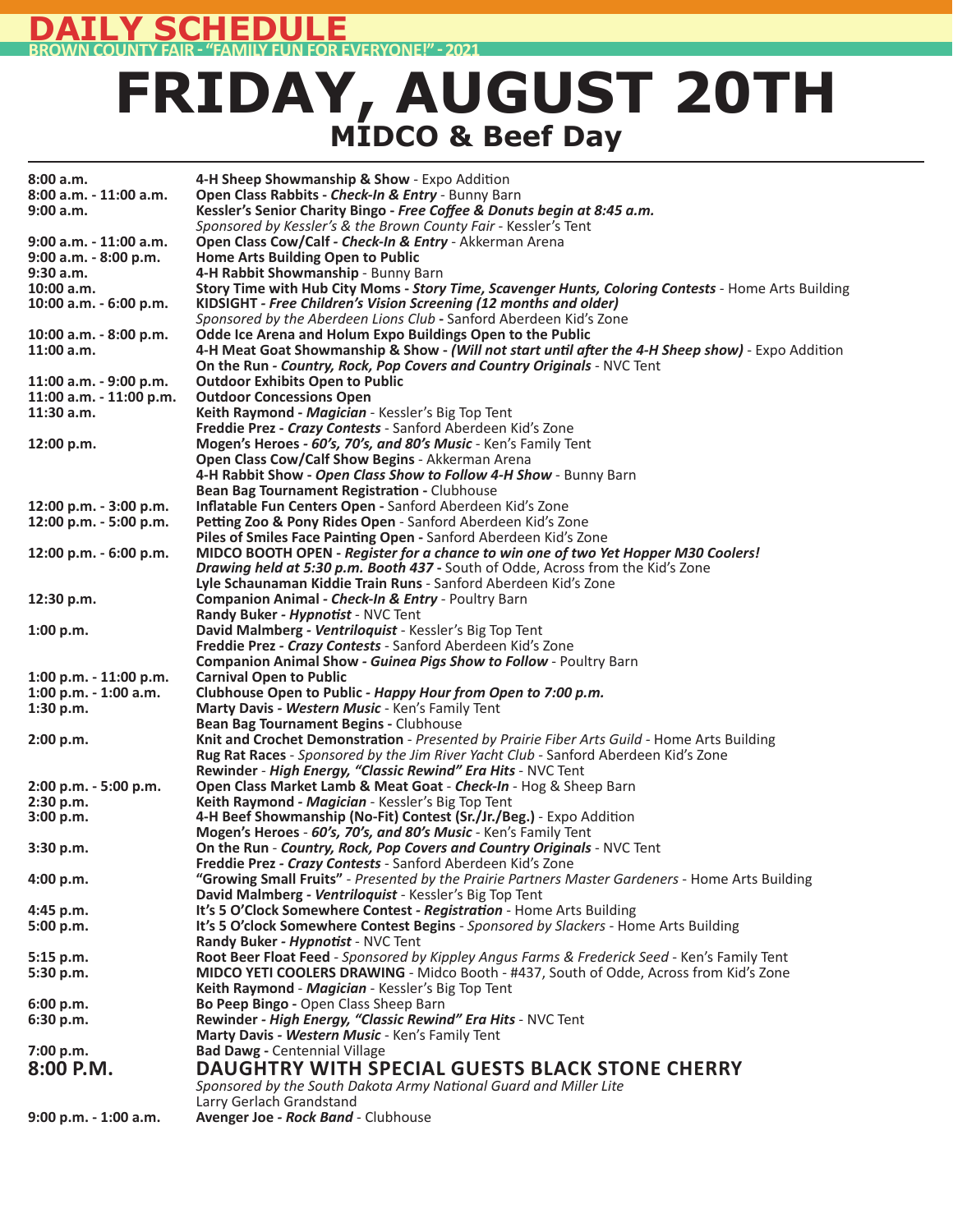### **DAILY SCHEDULE**

## **SATURDAY, AUGUST 21ST Military Day**

| 7:30 a.m.                             | Military Appreciation Breakfast - Sponsored by the FEM Electric Association, Lake Region Electric Association,                                                                                                       |
|---------------------------------------|----------------------------------------------------------------------------------------------------------------------------------------------------------------------------------------------------------------------|
|                                       | Northern Electric Cooperative & the Brown County Fair - Ken's Family Tent                                                                                                                                            |
| 8:00 a.m.<br>8:00 a.m. - 10:00 a.m.   | Open Class Breeding Sheep Show - Open Class Sheep Barn<br><b>Open Class Market Lamb &amp; Meat Goat - Check-In &amp; Entry - Hog &amp; Sheep Barn</b>                                                                |
| 8:30a.m.                              | 4-H Breeding & Market Beef Show, 4-H Prospect Calf Show & Pen-of-Three Show - Expo Addition                                                                                                                          |
| 9:00 a.m.                             | Kessler's Senior Charity Bingo - Free Coffee & Donuts begin at 8:45 a.m. - Sponsored by Kessler's & the Brown County Fair                                                                                            |
|                                       | Kessler's Big Top Tent<br>Baby Crawling & Diaper Decorating Contest - Registration Begins - Clubhouse                                                                                                                |
| 9:00 a.m.                             | Open Driving & Hitch - Pre-Registration - Akkerman Arena                                                                                                                                                             |
| 9:00 a.m. - 8:00 p.m.                 | Home Arts Building Open to Public                                                                                                                                                                                    |
| 10:00 a.m.                            | Open Driving & Hitch Show Begins - Akkerman Arena                                                                                                                                                                    |
|                                       | Baby Crawling & Diaper Decorating Contest - Event Begins - Sponsored by the Brown County Fair - Clubhouse<br><b>Dress Your Pet Contest</b> - <i>Sponsored by the Brown County Fair</i> - Sanford Aberdeen Kid's Zone |
| 10:00 a.m. - 6:00 p.m.                | KIDSIGHT - Free Children's Vision Screening (12 months and older) - Sponsored by the Aberdeen Lions Club                                                                                                             |
|                                       | Sanford Aberdeen Kid's Zone                                                                                                                                                                                          |
| 10:00 a.m. - 8:00 p.m.<br>11:00 a.m.  | Odde Ice Arena and Holum Expo Buildings Open to the Public<br>Pie & Cheesecake Contest - Check-In & Entry - Home Arts Building                                                                                       |
|                                       | Make it with Wool Judging - Home Arts Building                                                                                                                                                                       |
|                                       | <b>FFA Auction Event - All proceeds benefit local FFA - NVC Tent</b>                                                                                                                                                 |
| 11:00 a.m. - 9:00 p.m.                | <b>Outdoor Commercial Exhibitors Open to the Public</b>                                                                                                                                                              |
| 11:00 a.m. - 11:00 p.m.<br>11:30 a.m. | <b>Outdoor Concessions Open to the Public</b><br>Pie & Cheesecake Contest Judging - Home Arts Building                                                                                                               |
|                                       | Marty Davis - Western Music - Kessler's Big Top Tent                                                                                                                                                                 |
|                                       | <b>Freddie Prez - Crazy Contests -</b> Sanford Aberdeen Kid's Zone                                                                                                                                                   |
| 12:00 p.m.                            | <b>Mike Walker - Impressionist -</b> Ken's Family Tent                                                                                                                                                               |
| 12:00 p.m. - 3:00 p.m.                | Bean Bag Tournament Registration - Clubhouse<br><b>Inflatable Fun Centers - Sanford Aberdeen Kid's Zone</b>                                                                                                          |
| 12:00 p.m. - 5:00 p.m.                | Petting Zoo & Pony Rides Open - Sanford Aberdeen Kid's Zone                                                                                                                                                          |
|                                       | Piles of Smiles Face Painting Open to Public - Sanford Aberdeen Kid's Zone                                                                                                                                           |
| 12:00 p.m. - 6:00 p.m.                | Lyle Schaunaman Kiddie Train Runs - Sanford Aberdeen Kid's Zone<br>Randy Buker - Hypnotist - NVC Tent                                                                                                                |
| 12:30 p.m.<br>1:00 p.m.               | <b>Go-Kart Races - SPECIAL FAIR RACE! - Go-Kart Track - East of Grandstand</b>                                                                                                                                       |
|                                       | Open Class Meat Goat Show - Expo Addition                                                                                                                                                                            |
|                                       | Keith Raymond - Magician - Kessler's Big Top Tent                                                                                                                                                                    |
| $1:00$ p.m. $-11:00$ p.m.             | Freddie Prez - Crazy Contests - Sanford Aberdeen Kid's Zone<br><b>Carnival Open to Public</b>                                                                                                                        |
| $1:00$ p.m. $-1:00$ a.m.              | Clubhouse Open to Public - Happy Hour from Open to 7:00 p.m.                                                                                                                                                         |
| 1:30 p.m.                             | Bean Bag Tournament Begins - Clubhouse                                                                                                                                                                               |
|                                       | Minute to Win It - Registration - Ken's Family Tent                                                                                                                                                                  |
| $1:45$ p.m.                           | Minute to Win It - Fair Edition - Contest Begins! - Sponsored by Wylie Thunder Road; Allevity; Unravel: Aberdeen Escape Room<br>Ken's Family Tent                                                                    |
| 2:00 p.m.                             | Rewinder - High Energy, "Classic Rewind" Era Hits - NVC Tent                                                                                                                                                         |
|                                       | South Dakota State Chili Cook Off - Public Tasting - Centennial Village                                                                                                                                              |
|                                       | <b>Open Class Market Lamb Show - Hog &amp; Sheep Barn</b><br>Pie & Cheesecake - Awards & Public Tasting - Sponsored by CJ's Patisserie - Home Arts Building                                                          |
|                                       | Rug Rat Races - Sponsored by the Jim River Yacht Club - Sanford Aberdeen Kid's Zone                                                                                                                                  |
| 2:00 p.m. - 6:00 p.m.                 | <b>COVID-19 VACCINATION CLINIC - Centennial Village</b>                                                                                                                                                              |
| 2:30 p.m.                             | David Malmberg - Ventriloquist - Kessler's Big Top Tent                                                                                                                                                              |
| 3:00 p.m.                             | "Run the Gamut" Hot Sauce Tasting Contest & Shoot n' Hollar Contest - Centennial Village<br>Make it with Wool Style Show - Home Arts Building                                                                        |
|                                       | Watermelon Feed - Sponsored by Kippley Angus Farms; Malpert Insurance; Schriver's Mortuary - Ken's Family Tent                                                                                                       |
| 3:00 p.m. - 5:00 p.m.                 | Open & Jurnior Beef - Check-In & Entry - MidWest Vet Beef Barn                                                                                                                                                       |
| 3:30 p.m.                             | <b>Randy Buker - Hypnotist - NVC Tent</b><br>Freddie Prez - Crazy Contests - Sanford Aberdeen Kid's Zone                                                                                                             |
| 4:00 p.m.                             | Keith Raymond - Magician - Kessler's Big Top Tent                                                                                                                                                                    |
|                                       | "How to Properly Plant Trees" - Presented by Aaron Kiesz, City Forester - Home Arts Building                                                                                                                         |
| 4:30 p.m.                             | Mike Walker - Impressionist - Ken's Family Tent                                                                                                                                                                      |
| 5:00 p.m.                             | Rewinder - High Energy, "Classic Rewind" Era Hits - NVC Tent<br>Lords & Ladies Lead Show - Open Class Sheep Barn                                                                                                     |
|                                       | Freddie Prez - Crazy Contests - Sanford Aberdeen Kid's Zone                                                                                                                                                          |
| 5:30 p.m.                             | David Malmberg - Ventriloguist - Kessler's Big Top Tent                                                                                                                                                              |
| 6:00 p.m.<br>6:00 p.m. - 7:30 p.m.    | SD Sweet 16 County Showdown - Expo Addition<br>Marty Davis - Western Music - Ken's Family Tent                                                                                                                       |
| 6:30 p.m.                             | HENNA TATTOO DEMONSTRATION - Presented by Dakota Olson - To participate, register at Booth 438 South of Odde, Across                                                                                                 |
|                                       | from Kid's Zone - Event in NVC Tent                                                                                                                                                                                  |
| 7:00 p.m.                             | <b>Bad Dawg - Centennial Village</b><br>Release of Open Class Livestock Exhibits - MARKET LAMB & MEAT GOAT ONLY - Please come in through Gate A with trailers,                                                       |
|                                       | and exit through Gate B.                                                                                                                                                                                             |
| 8:00 P.M.                             | NELLY WITH SPECIAL GUESTS MICHAEL RAY AND JO DEE MESSINA                                                                                                                                                             |
|                                       | Sponsored by Miller Lite                                                                                                                                                                                             |
|                                       | Larry Gerlach Grandstand<br><b>FIREWORKS</b>                                                                                                                                                                         |
|                                       | Sponsored by Kessler's Grocery                                                                                                                                                                                       |
|                                       | Larry Gerlach Grandstand                                                                                                                                                                                             |
| 9:00 p.m. - 1:00 a.m.                 | Avenger Joe - Rock Band - Clubhouse                                                                                                                                                                                  |
|                                       |                                                                                                                                                                                                                      |